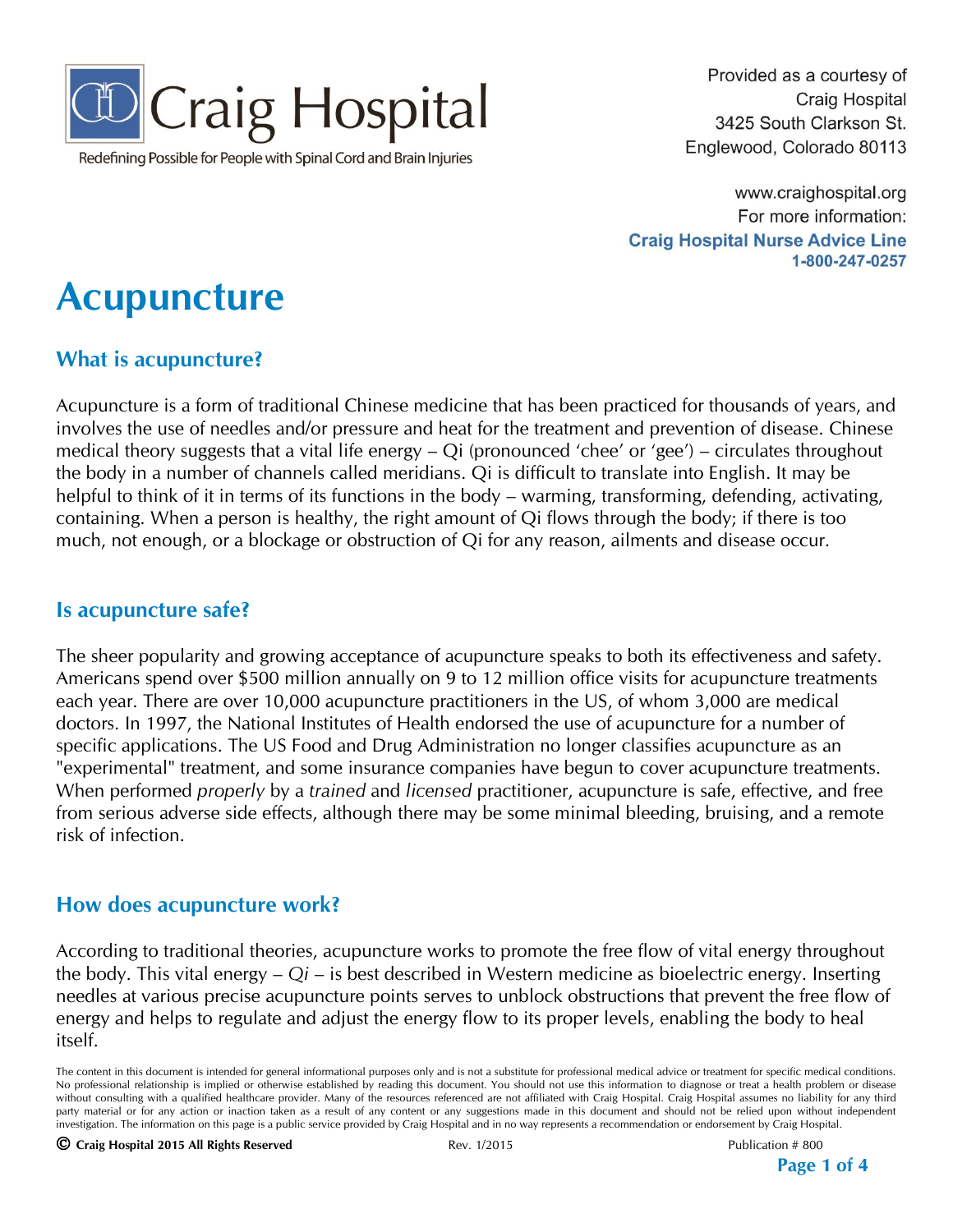The energy meridians that carry *Qi* are the same pathways where bioelectrons most often move throughout the body. The beginning stages of pathology, dysfunction, and disease normally begin when positive and negative charges of bioelectrical movement are not balanced.

Scientists aren't really sure how acupuncture works, and have proposed a number of theories, including:

- stimulation of the body's natural painkillers
- increasing the electrical current throughout the body
- changing the level of blood circulation to enhance immunity

The modern scientific explanation is that the needles stimulate the nervous system and change the flow of bioelectrical energy, causing the release of certain natural chemicals, such as endorphins, in the spinal cord and brain. These chemicals affect the perception of pain, as well as the function of the immune system, increasing the body's resistance to disease.

### **What conditions can acupuncture treat?**

The World Health Organization has listed over 100 disorders and conditions that may respond favorably to acupuncture, including arthritis, hypertension, constipation, diarrhea, gastritis, bladder dysfunction, bronchitis, recurrent chest infections, asthma, frozen shoulder, tennis elbow, low back pain, strained neck, and neck pain.

Some findings also suggest that acupuncture is effective in treating addictive disorders, such as drug abuse and cigarette smoking. It is also thought that acupuncture may work better than conventional medicine in some areas, such as chronic disease, pain control and stress reduction.

Acupuncture is often used for pain control following medical and dental procedures, as well as for reducing the side effects of chemotherapy. Treatments stimulate the production of the body's own morphine-like chemicals, which alleviate pain, as well as normalize and balance nerve impulses throughout the body, also serving to reduce pain. Acupuncture is perhaps best known for its effectiveness in treating pain, and received a good deal of publicity following President Nixon's trip to China in 1972, when a well known journalist for the New York Times underwent an emergency appendectomy using acupuncture as his only anesthesia.

Acupuncture is often used along with conventional medicine to improve health and promote healing. It has been shown to increase the body's levels of white blood cells and the levels of Alpha, Beta and Gamma globulins, all of which serve to fight infection or produce immune antibodies.

## **What is a typical treatment like? Does it hurt?**

With traditional acupuncture, diagnosis is very important, and the practitioner may spend a good deal of time examining, asking questions and taking pulse rates at various points throughout the body. Because it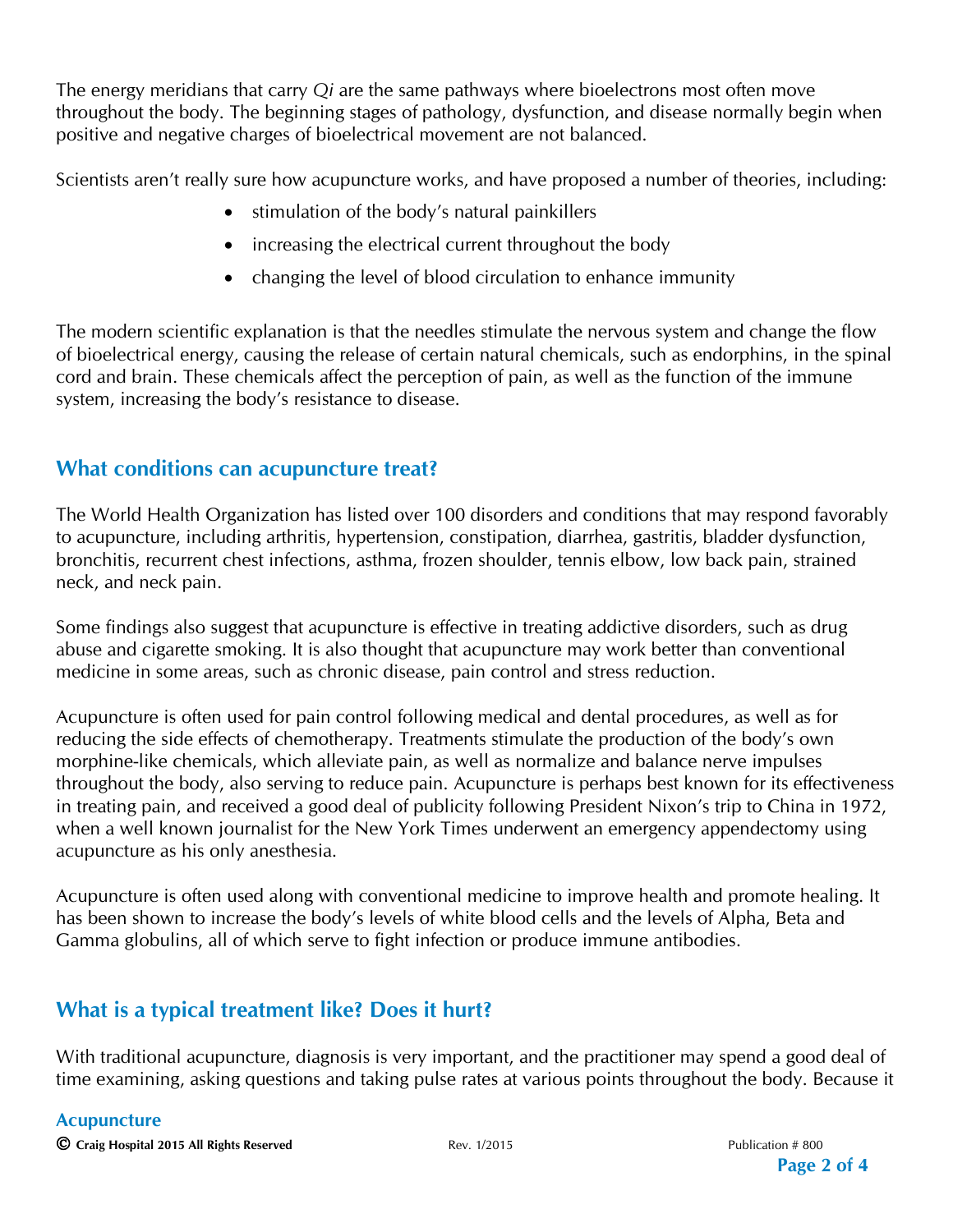involves an examination and some history, usually the first visit is the longest, often lasting about an hour. Subsequent visits normally take 20-30 minutes.

Acupuncture is a relatively painless procedure, though there may be some slight discomfort while the needles are being inserted. The needles are much smaller than the ones used for shots or drawing blood, and are solid rather than hollow. The sensations that follow the insertion of needles are often either a mild tingling or a slight aching or numbness. Many people are unaware of the needles actually being inserted, and most sensations quickly disappear following the removal of the needles. At its worst, acupuncture is less painful than plucking out a hair.

> Most acupuncturists use between six and eight needles during each treatment session. The needles are then left in place for 20-30 minutes, during which time they may be set in motion (manually rotated in place by the practitioner) or given very low voltage electrical stimulation. Additional techniques may also be used, such as moxibustion, which is the burning of the herb moxa on or near the end of the needles, or cupping, which is the use of glass or bamboo cups on the skin to form a vacuum at specific acupuncture points.

Acupuncture normally works in stages, and few people experience total relief from symptoms after one treatment. Three treatments should be adequate to determine if you're going to respond to acupuncture. Between four and eight sessions, usually on a weekly basis, may be necessary in order to obtain maximum results.

Acupuncture is rapidly being accepted as a form of medical treatment reimbursable by insurance companies. Treatments normally cost between \$30 and \$100, with physician practitioners typically charging on the high end of the range.

### **What do I look for and how do I find a good acupuncturist?**

The licensing of acupuncturists varies greatly from state to state, and some states only allow MDs or practitioners under the supervision of medical doctors to practice acupuncture. If you wish to be treated by an MD acupuncturist, look for a practitioner who has received training from a school accredited by the Accreditation Commission for Acupuncture and Oriental Medicine or belongs to the American Academy of Medical Acupuncture (AAMA).

The National Commission for the Certification of Acupuncture and Oriental Medicine (NCCAOM) credentials non-physician acupuncturists and requires three years of full-time training, followed by a three year apprenticeship and a rigorous exam. Check your state medical board for licensing and training requirements in your area.

Always ask a practitioner about her or his training. Also ask about the number of practical hours he or she currently has. Be sure she can explain procedures and treatments in language you can understand. Look for a practitioner who knows his limits and has a referral system in place to take care of any problems or conditions he can't treat. Ask about previous experience with conditions or problems similar to your own and find out what the signs or indications of improvement are before treatment begins.